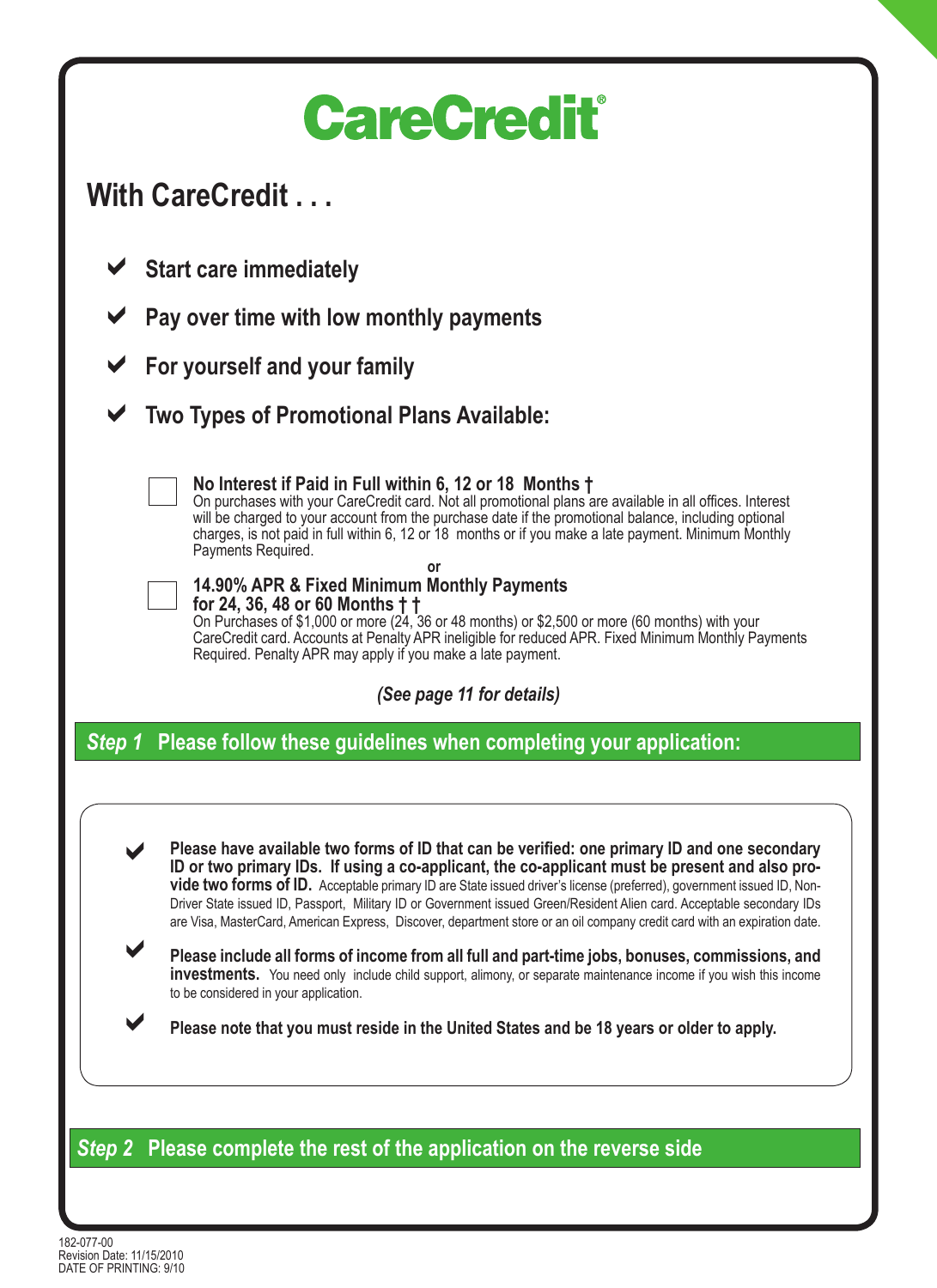

# For Providers: **(800) 859-9975** For Patients/Clients: **(800) 365-8295** A credit service of GE Money Bank **Submit by internet: CARECREDIT.COM**<br>A credit service of GE Money Bank

| <b>Office Merchant#</b>                                                                                                                        |                              |                                                   | Pre-Approval Offer                                       |                       |
|------------------------------------------------------------------------------------------------------------------------------------------------|------------------------------|---------------------------------------------------|----------------------------------------------------------|-----------------------|
|                                                                                                                                                |                              |                                                   | $\Box$ Accepted $\Box$ Refused Date                      |                       |
|                                                                                                                                                | Exp. Date                    |                                                   |                                                          | Exp. Date             |
| Federal Government                                                                                                                             |                              |                                                   |                                                          |                       |
|                                                                                                                                                |                              |                                                   |                                                          |                       |
| 1. APPLICANT INFORMATION: Please tell us about yourself. spouse, combine your and your spouse's financial information on the application form. |                              |                                                   |                                                          |                       |
| Date of Birth                                                                                                                                  |                              |                                                   | Home Phone Number                                        |                       |
|                                                                                                                                                |                              |                                                   |                                                          |                       |
| City                                                                                                                                           | Zip<br>State                 |                                                   | Cell/Other Phone Number                                  |                       |
|                                                                                                                                                | $\Box$ State Issued<br>Apt.# | <b>Issuance State</b><br>Authorization # or Key # | Applicant 2nd ID Type / Issuer<br>Social Security Number | Approved Credit Limit |

| l Contact Person Name                                                               | *If the above address is a P.O. Box, you must provide a street address for yourself or a contact person.<br>Street Address (Street Name and Number) | Your Address?                                                                                                    | Contact Person?<br>City                                                                                                                                                                               | State                   | Zip |
|-------------------------------------------------------------------------------------|-----------------------------------------------------------------------------------------------------------------------------------------------------|------------------------------------------------------------------------------------------------------------------|-------------------------------------------------------------------------------------------------------------------------------------------------------------------------------------------------------|-------------------------|-----|
| Housing Information<br>$\Box$ PARENTS/RELATIVE $\Box$ RENT<br>O OTHER<br>$\Box$ OWN | Nearest Relative Phone Number                                                                                                                       | Alimony, child support or separate<br>maintenance income need not be<br>disclosed unless relied upon for credit. | Monthly Net Income From All Sources                                                                                                                                                                   | Employer's Phone Number |     |
| E-Mail Address (optional)                                                           |                                                                                                                                                     |                                                                                                                  | By providing an e-mail address, I consent to receive e-mail confirmation of my Application, communications<br>about my Account and periodic offers and updates from GE Money Bank and CareCredit LLC. |                         |     |

## **2. CO-APPLICANT INFORMATION:** *(COMPLETE ONLY IF CO-APPLICANT REQUESTING A CARECREDIT CREDIT CARD)*

| Name (First-Middle-Last) Please Print                                                                                                                                             | Date of Birth                                                                                                    | Social Security Number              | Home Phone Number                                                                                                                                                                                  |
|-----------------------------------------------------------------------------------------------------------------------------------------------------------------------------------|------------------------------------------------------------------------------------------------------------------|-------------------------------------|----------------------------------------------------------------------------------------------------------------------------------------------------------------------------------------------------|
|                                                                                                                                                                                   |                                                                                                                  | $\overline{\phantom{a}}$            |                                                                                                                                                                                                    |
| Mailing Address*<br>Apt.#                                                                                                                                                         | City                                                                                                             | Zip<br>State                        | Cell/Other Phone Number                                                                                                                                                                            |
|                                                                                                                                                                                   |                                                                                                                  |                                     |                                                                                                                                                                                                    |
| *If the above address is a P.O. Box, you must provide a street address for yourself or a contact person.<br>Street Address (Street Name and Number)<br><b>Contact Person Name</b> | ▫<br>Your Address?<br>City                                                                                       | o.<br>Contact Person?               | State<br>Zip                                                                                                                                                                                       |
| Housing Information<br>Nearest Relative Phone Number<br>$\Box$ PARENTS/RELATIVE $\Box$ RENT<br>$\Box$ OWN<br>O OTHER                                                              | Alimony, child support or separate<br>maintenance income need not be<br>disclosed unless relied upon for credit. | Monthly Net Income From All Sources | Employer's Phone Number                                                                                                                                                                            |
| Co-Applicant ID Type / Number<br>Federal Government<br>Driver's License<br>State Issued                                                                                           | Exp. Date<br><b>Issuance State</b>                                                                               | Co-Applicant 2nd ID Type / Issuer   | Exp. Date                                                                                                                                                                                          |
| E-Mail Address (optional)                                                                                                                                                         |                                                                                                                  |                                     | By providing an e-mail address, I consent to receive e-mail confirmation of my Application, communications about my Account and periodic offers and updates from GE Money Bank and CareCredit LLC. |

# **3. APPLICANT and CO-APPLICANT: We need your signature(s) below**

I am providing the information in this application to GE Money Bank ("GEMB"), to CareCredit LLC, to participating professionals ("Participating Professionals") that accept the CareCredit Credit Credit Credit Credit Credit

- GEMB may furnish this and other information about me (even if my application is denied) and my account to CareCredit LLC and to Participating Professionals and program sponsors (and their respective affiliates) to create and update their records, and to provide me with service and special offers.
- GEMB may make inquiries it considers necessary (including requesting reports from consumer reporting agencies and other sources) in evaluating my application, and for purposes of reviewing, maintaining or collecting my account.
- If my application is approved, the GEMB Credit Card Agreement ("Agreement"), a copy of which is attached, will be sent to me and will govern my account.
- Among other things, the Agreement: (1) **INCLUDES A DISPUTE AND CLAIM RESOLUTION (INCLUDING ARBITRATION) PROVISION THAT MAY LIMIT MY RIGHTS UNLESS I REJECT THAT PROVISION UNDER THE AGREEMENT'S INSTRUCTIONS**; and (2) makes each applicant responsible for paying the entire amount of credit extended; and (3) grants GEMB a security interest in the goods purchased on the account as permitted by law.
- I consent to GEMB and any other owner or servicer of my account contacting me about my account, including using any contact information or cell phone numbers I pro vide (whether now or in the future), and I consent to the use of any automatic telephone dialing system and/or an artificial or prerecorded voice when contacting me, even if I am charged for the call under my phone plan.
- This application and the Agreement are governed by federal law and Utah law (to the extent that state law applies).

Federal law requires GE Money Bank to obtain, verify and record information that identifies applicants when opening an account. GE Money Bank will use applicants'<br>name, address, date of birth, and other information for th

If I have been pre-approved, I request that you open the type of account for which I was pre-approved. I have read the Prescreen Disclosures, Key Credit Terms and Agreement on the next pages and have been provided my credit line applicable to the account. **GEMB reserves the right to refuse to open an account in my name if GEMB determines that I no longer meet GEMB's credit criteria or if I do not meet GEMB's debt to income requirements.**

| Signature of Applicant |      | Signature of Co-Applicant (If Applicable) |      |
|------------------------|------|-------------------------------------------|------|
| (Please Do Not Print)  | Date | (Please Do Not Print)                     | Date |

PLEASE READ THE GE MONEY BANK CREDIT CARD AGREEMENT BEFORE SIGNING THIS APPLICATION.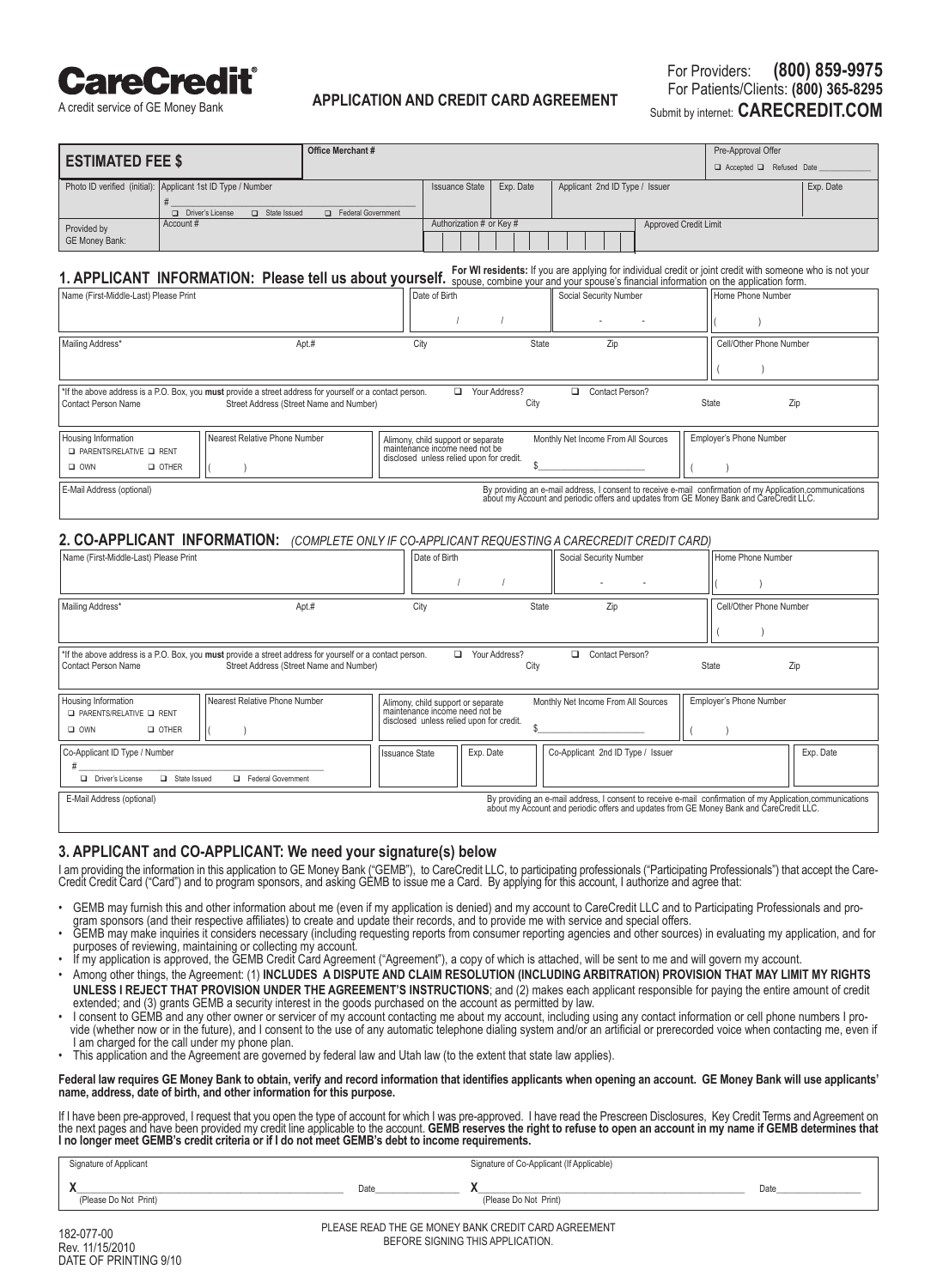# **GE MONEY BANK CREDIT CARD AGREEMENT Keep For Your Records**

| <b>Interest Rates and Interest Charges</b>                                           |                                                                                                                                                                                                                                                                                               |  |  |  |
|--------------------------------------------------------------------------------------|-----------------------------------------------------------------------------------------------------------------------------------------------------------------------------------------------------------------------------------------------------------------------------------------------|--|--|--|
| <b>Annual Percentage Rate</b><br>(APR) for Purchases and<br><b>Balance Transfers</b> | 26.99%                                                                                                                                                                                                                                                                                        |  |  |  |
| <b>APR for Cash Advances</b>                                                         | 29.99%                                                                                                                                                                                                                                                                                        |  |  |  |
| <b>Penalty APR and When</b>                                                          | 29.99%                                                                                                                                                                                                                                                                                        |  |  |  |
| it Applies                                                                           | This APR may be applied to your Account if you make a late payment.                                                                                                                                                                                                                           |  |  |  |
|                                                                                      | How Long Will the Penalty APR Apply? If your APRs are increased<br>for this reason, the Penalty APR will apply until you make six consecutive<br>minimum payments when due.                                                                                                                   |  |  |  |
| <b>Paying Interest</b>                                                               | Your due date is at least 23 days after the close of each billing cycle. We<br>will not charge you any interest on purchases if you pay your entire balance<br>by the due date each month. We will begin charging interest on cash<br>advances and balance transfers on the transaction date. |  |  |  |
| <b>Minimum Interest Charge</b>                                                       | If you are charged interest, the charge will be no less than \$2.                                                                                                                                                                                                                             |  |  |  |
| <b>For Credit Card Tips from</b><br>the Federal Reserve Board                        | To learn more about factors to consider when applying for or using a credit<br>card, visit the website of the Federal Reserve Board at<br>http://www.federalreserve.gov/creditcard.                                                                                                           |  |  |  |
| <b>Fees</b>                                                                          |                                                                                                                                                                                                                                                                                               |  |  |  |
| <b>Transaction Fees</b>                                                              |                                                                                                                                                                                                                                                                                               |  |  |  |
| • Balance Transfer                                                                   | Either \$5 or 4% of the amount of each transfer, whichever is greater.                                                                                                                                                                                                                        |  |  |  |
| • Cash Advance                                                                       | Either \$5 or 4% of the amount of each cash advance, whichever is greater.                                                                                                                                                                                                                    |  |  |  |
|                                                                                      |                                                                                                                                                                                                                                                                                               |  |  |  |
| <b>Penalty Fees</b>                                                                  |                                                                                                                                                                                                                                                                                               |  |  |  |
| • Late Payment                                                                       | Up to $$35$                                                                                                                                                                                                                                                                                   |  |  |  |
| • Returned Payment                                                                   | Up to \$35                                                                                                                                                                                                                                                                                    |  |  |  |

**How We Will Calculate Your Balance:** We use a method called "daily balance". See your Credit Card Agreement for more details.

**Billing Rights:** Information on your rights to dispute transactions and how to exercise those rights is provided in your Credit Card Agreement.

The information about the costs of the Account described herein is accurate as of 11/15/2010. This information may have changed after that date. To find out what may have changed, write us at GEMB, P.O. Box 981439, El Paso, TX 79998-1439.

## **Please read the following disclosure if you have received a pre-approval for a credit card**

You can choose to stop receiving "prescreened" offers of credit from this and other companies by calling toll-free 1-888-567-8688. See PRESCREEN & OPT-OUT<br>NOTICE below for more information about prescreened offers.

PRESCREEN & OPT-OUT NOTICE: This "prescreen" offer of credit is based on information in your credit report indicating that you meet certain criteria. This offer is not<br>guaranteed if you do not meet our criteria. If you do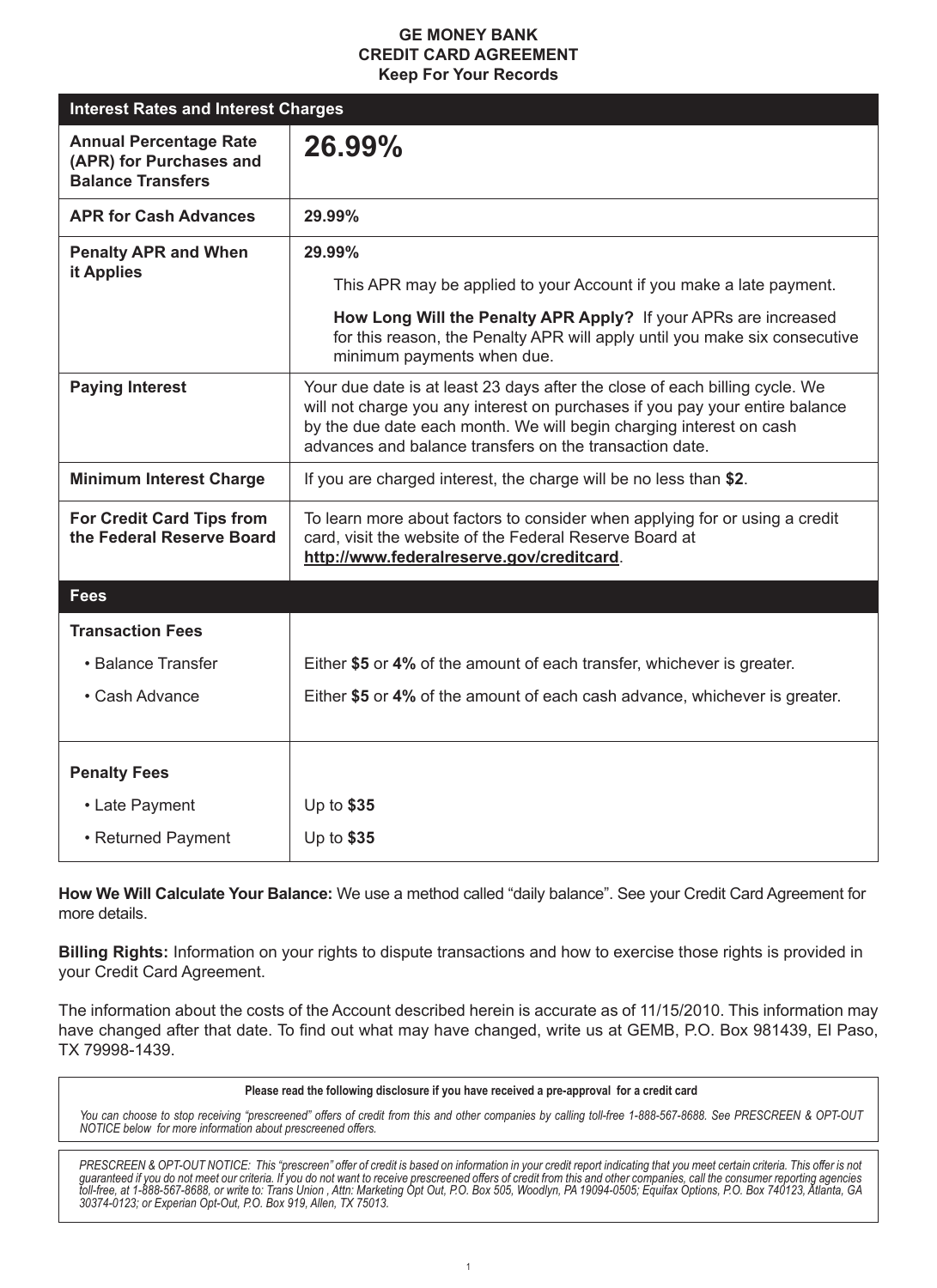## **GE MONEY BANK CREDIT CARD AGREEMENT**

**1. CONTRACT.** This Agreement ("Agreement") is a contract for the extension of credit. It controls your credit card account referenced on the document received with your credit card or on your welcome letter. This Agreement includes this document and the following documents:

**•** The application or any other document you submitted to us in connection with the account; and **•** The privacy policy that is enclosed with or attached to this document.

By opening or using your account, you agree to the terms of this Agreement. This Agreement starts when (i) you give us an account application we approve or (ii) you use your account or let someone else use it, whichever occurs first.

**2. PARTIES**. The parties to this Agreement are you and GE Money Bank. GE Money Bank is located at 170 West Election Road, Suite 125, Draper, Utah 84020. GE Money Bank sometimes is called "us," "we" or "our" in this Agreement.

**3. PROMISE TO PAY.** You promise to pay us for all credit that we extend on your account, including credit extended when you let another person use your account. You also promise to pay us for all other amounts owed to us under this Agreement.

**4. CHANGING TERMS**. Subject to the requirements and limitations of applicable law, we may change, add to or delete any of the terms of this Agreement, including the interest rates, fees and charges.

#### **5. GOVERNING LAW. Except as provided in the Dispute and Claim Resolution (Including Arbitration) provision, this Agreement and your account are governed by federal law and, to the extent state law applies, the laws of Utah without regard to its conflicts of law principles. This Agreement has been accepted by us in Utah.**

**6. CREDIT CARD.** We have issued or will send you a credit card for your use. You are not permitted to allow anyone else to use your credit card, but if you do, you will be responsible for such use. You will destroy all the credit card(s) issued on your account if we ask you to do so.

**7. AUTHORIZED USER/JOINT ACCOUNT.** If you ask us to send a credit card to another person that you want to let use your account, you will be responsible for all transactions made by that person. That person will be considered an authorized user. If another person is approved on the account, that person will be considered a joint accountholder. Each joint accountholder may use the account and agrees to the terms of this Agreement. No matter which joint accountholder uses the account, each of you must pay back the full amount owed on the account. We may treat each of you as one accountholder. For example, giving notice to one of you is considered the same as giving notice to both of you. Also, we may follow the instructions that we get from one of you even if they differ from instructions given by the other accountholder.

**8. USING YOUR ACCOUNT.** You may use your account only as stated in this Agreement. You may use your account for the following:

- **Purchases.** You may buy goods or services;
- Cash Advances. If applicable, you may get cash advances by writing convenience checks we may provide to you from time to time or by other means we may make<br>available. We may not honor a convenience check (i) if you filed would exceed your available credit or cash advance limit, or (v) as otherwise stated on your convenience check; and
- Balance Transfers. If applicable, from time to time, we may offer you the chance to transfer balances from your other credit card accounts to this account. Unless we tell you otherwise, we will treat balance transfers as purchases. We reserve the right to decline to process any balance transfer request for any reason, and will not transfer<br>a balance from any of our affiliates. Transfers wil any payments required to keep your other account(s) current and to close your other account(s), if you desire. We are not responsible for any charges you may incur on<br>your other account(s) as a result of your balance trans may lose certain dispute rights.

You may use your account only for lawful personal, family or household purposes. You may not use your account for internet gambling or illegal purposes. You may not use your account to pay amounts you owe us on this account or on other accounts you have with us. These restrictions are for our benefit, and we are not responsible to you for enforcing them.

## **9. CREDIT AND CASH ADVANCE LIMITS.**

**A. Assigning Limits.** We will assign the following limit(s) on your account, as applicable. We may increase or decrease either or both of these limits at any time.

**Credit Limit** – This is the highest amount of total credit we will extend to you on your account.

**Cash Advance Limit** – This is the highest amount of credit we will extend to you for cash advances made on your account, if applicable. Cash transactions will also count towards your credit limit.

- **B. Exceeding Limits.** We may refuse to authorize you to use your account if that use (including any fees associated with that use) will cause the total you will owe on your account to be more than your credit limit. If applicable, you may not get a cash advance if that cash advance (including interest and cash advance fees) will cause the total you will owe for cash advances on your account to be more than your cash advance limit. If we approve a transaction that causes the total you will owe on your account to be more than your credit limit or, if applicable, the total you will owe for cash advances on your account to be more than your cash advance limit, we do not give up any of our rights under this Agreement and we do not treat it as an increase in your credit limit or, if applicable, cash advance limit.
- **C. Limiting Transactions**. We reserve the right to not approve transactions on your account. To prevent fraud, we may also limit the number or dollar amount of transactions you can make in a particular amount of time.

**10. INTEREST.** This section explains (i) the interest rates that will apply to your account, (ii) when interest will be charged on your account, and (iii) how the amount of interest is calculated.

**A. Rates**. The following rates apply to purchases and, if applicable, cash advances. A higher rate, which we call a "Penalty APR" may apply at certain times as described<br>below. The Annual Percentage Rates (APRs) applicabl

We calculate interest on the balance of your account each day. We use a daily rate to calculate the interest each day. The daily rate is equal to the APR divided by 365.

- **1. Purchase Rate.** The daily rate for purchases is .07394% (APR 26.99%) unless and until the penalty rate applies.
- **2. Cash Advance Rate**. The daily rate for cash advances is .08216% (APR 29.99%) unless and until the penalty rate applies.
- **3. Penalty Rate.** The penalty rate may apply if you do not make your total minimum payment by the payment due date and will continue to apply as provided in this section. As required by law, we will provide you with advance notice if we are going to apply the penalty rate to your account and we will tell you when the penalty rate will apply.
	- **a. What is the Penalty Rate?** The daily penalty rate will be .08216% (APR 29.99%).
	- b. How Long Will the Penalty Rate Apply? If you are not more than 60 days late on a payment, the penalty rate will apply to transactions made on your account after a date specified in the advance notice. Once in effect, if your rate will return to the standard APR; otherwise, the penalty rate will apply indefinitely.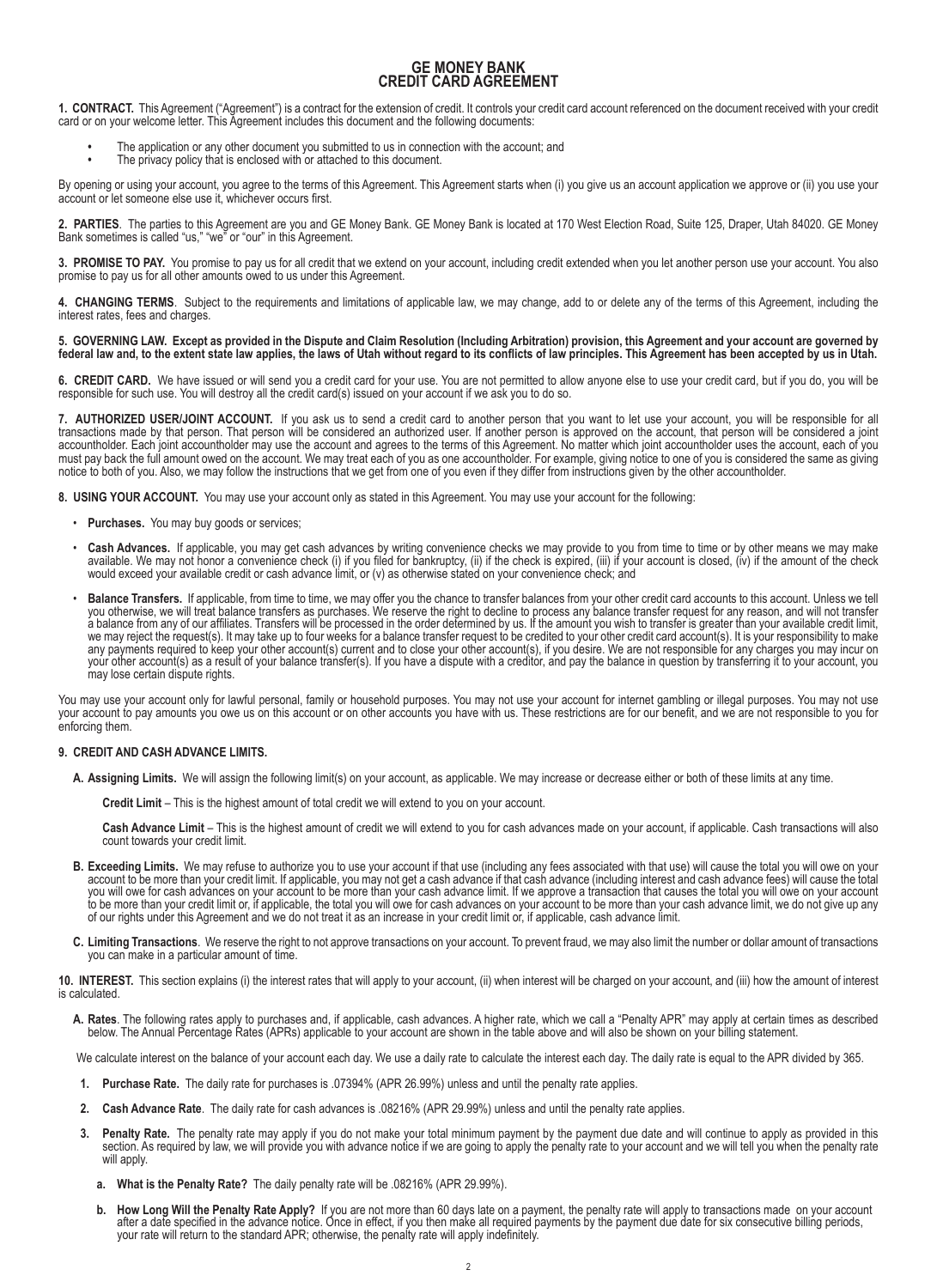If you are or become more than 60 days late on a payment, the penalty rate will apply to all balances and new transactions on your account not alreadysubject to the penalty rate as specified in the advance notice. Once in effect, if you then make six consecutive minimum payments by the payment due date, starting with your first payment due date after the date specified in the advance notice, your rate for any balances created on your account prior to or within 14 days after the date of the advance notice that are not already subject to (or scheduled under a prior notice to be subject to) the penalty rate will return to the standard APR. If you do not make these six consecutive minimum payments, we may apply the penalty rate to all balances on your account indefinitely.

## **B. When We Charge Interest.**

- **1. Purchases.** We charge interest on your purchases from the date you make the purchase until you pay the purchase in full, except as set forth below:
	- We will not charge you interest during a billing cycle on any purchases if (i) you had no balance at the beginning of the billing cycle or (ii) you had such a balance, you paid that balance in full by the due date in that billing cycle.
	- We will credit, as of the beginning of the billing cycle, any payment you make by the due date that we allocate to purchases if (i) you had no balance at the beginning of the previous billing cycle, or (ii) if you had such a balance, you paid that balance in full by the due date in the previous billing cycle.
- **2. Balance Transfers and Cash Advances.** If applicable, we charge interest on your balance transfers and cash advances (and their related fees) from the date you make the transaction until you pay them in full. You cannot avoid paying interest on balance transfers or cash advances or on their fees.
- **C. How We Calculate Interest.** During billing cycles in which interest is charged, for each balance type on your account we figure the interest charge on your account by applying the periodic rate to the "daily balance" of your account for each day in the billing cycle. A separate daily balance will be calculated for the following balance types,<br>as applicable: purchases, balance transfers
	- First, we determine the "daily balance". To determine the daily balance, we take the beginning balance each day, add any new charges and fees posted that day, and subtract any payments and credits posted that day. This gives us the daily balance.
	- Second, we calculate the amount of interest charged. To do this, we multiply the applicable daily rate by each daily balance on your account.
	- Third, we add the interest amount to the daily balance, and the sum will become the beginning balance for the following day.

Your interest charge for the billing cycle is the sum of the interest amounts that were charged each day during the billing cycle for each balance type. We charge a minimum of \$2 of interest in any billing cycle in which you owe interest.

**11. FEES.** We may charge some or all of the following fees. The table at the beginning of this Agreement shows the amount of each of the transaction and penalty fees.

#### **A. Transaction Fees.**

- **1.** A **Balance Transfer Fee** for each balance transfer you make.
- **2**. A **Cash Advance Fee** for each cash advance you get.

#### **B. Penalty Fees.**

- 1. A Late Payment Fee if we do not receive at least the total minimum payment due on your account by 5:00 p.m. (ET) on the due date shown on your statement.<br>The amount of the late payment fee will be equal to: (1) \$25 if y
- A Returned Payment Fee if any check or other instrument sent to us, or any electronic payment authorization you provide us in payment on your account,<br>is not honored upon first presentment, even if the check, instrument or payment has been dishonored upon first presentment in any one or more of the prior six billing cycles. However, if the returned payment fee would exceed the<br>total minimum payment for the cycle in which the payment was dish

## **C. Other Fees.**

- 1. A Returned Convenience Check Fee of up to \$35 if we do not honor a convenience check because (i) it will cause you to go over your cash advance limit, (ii) you filed a petition in bankruptcy, (iii) the check is expired, or more of the prior six billing cycles. However, if the returned convenience check fee would exceed the amount of the dishonored convenience check, the amount of the returned convenience check, the
- **2.** A **Stop Payment Fee** of **\$39.99** if we stop payment on any convenience check at your request.

#### **12. YOUR PAYMENTS.**

- **A. Required Payment and Crediting of Payment.** Each billing cycle you must pay at least the total minimum payment by 5:00 pm (ET) on the payment due date. You may at any time pay more than the total minimum payment. If you have a balance subject to interest, earlier payment may reduce the amount of interest you will pay. Any payments received after 5:00 pm (ET) will be credited as of the next day. We may delay making credit available on your account in the amount of your payment.
- B. Minimum Payment. Your total minimum payment will be calculated as shown below. We round up to the next highest whole dollar in figuring your total minimum payment.<br>In addition, if your new balance on your billing statem be:
	- 1. The sum of the following:
		- (a) The greater of either:
			- (i) \$25; or
			- (ii) 3.75% of the new balance shown on your billing statement (excluding any balance attributable to any special promotion that involves delayed or special payments); PLUS
		- (b) Any past due amounts; PLUS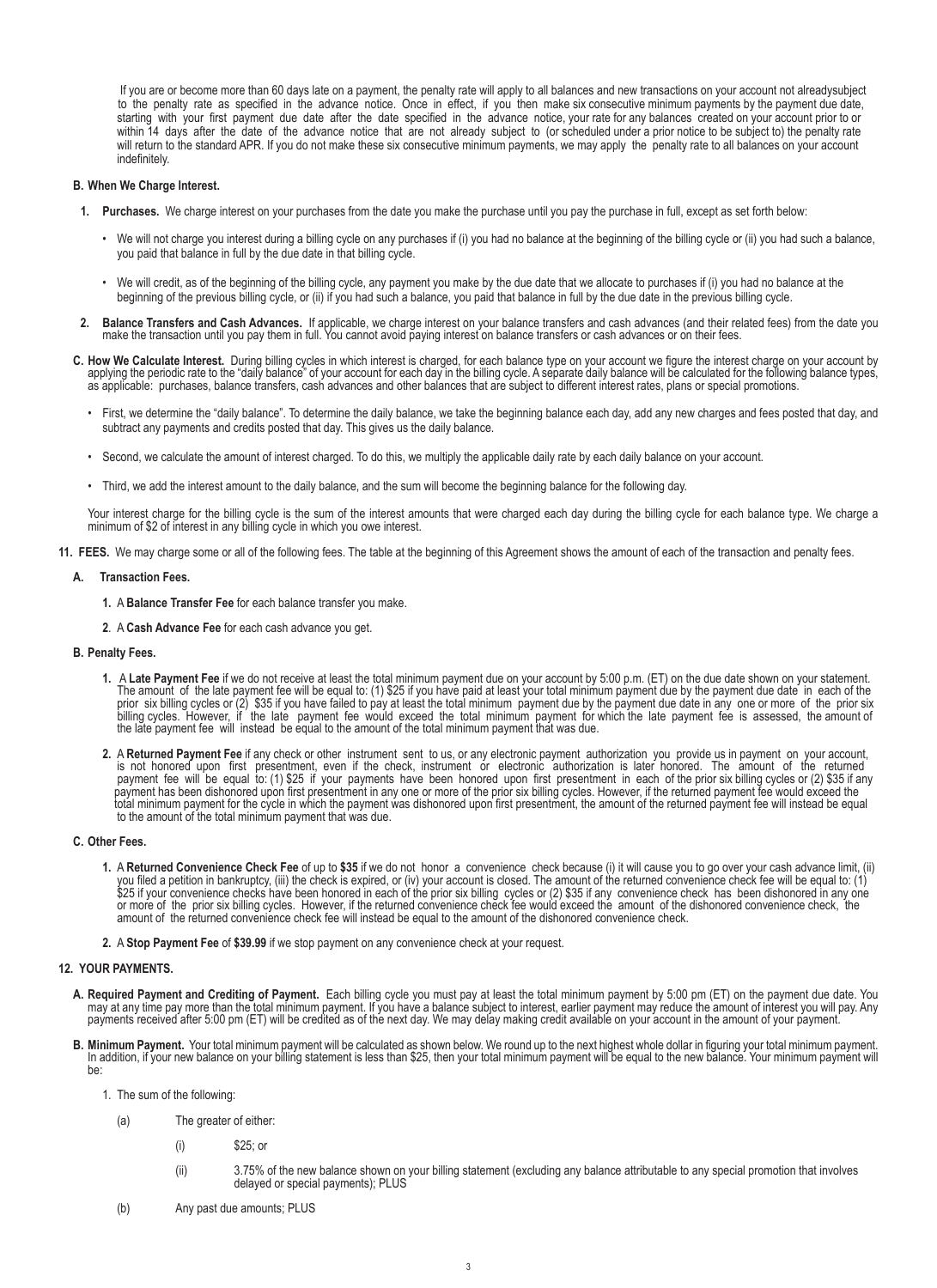- (c) Any payment due in connection with a specific promotional purchase.
- 2. If you are charged a late payment fee during a billing cycle, for the next four months, we will make the following calculation each month as long as you make at least the initial minimum payment each month. We will calculate if the total of your payments is at least equal to the sum of the following: (A) the interest billed on your statement each month, plus (B) 1% of the new balance shown on your billing statement each month (excluding any balance attributable to any special promotion that<br>involves delayed or special payments), plus (C) the late pay the sum of your payments is not at least equal to the sum of A, B and C, then your minimum payment for future billing cycles will be the greater of either:
	- (a) the minimum payment calculation shown in (1) above; or
	- (b) the sum of:
		- (i) 1% of the new balance shown on your billing statement (excluding any balance attributable to any special promotion that involves delayed or special payments) plus interest and late payment fees charged to your account in the current billing cycle; PLUS
		- (ii) Any past due amounts; PLUS
		- (iii) Any payment due in connection with a specific promotional purchase.
- C. How to Make a Payment. To make a payment you must follow all the instructions below and the instructions on your billing statement. If you do not follow these instructions, credit of your payment to your account may be
- 1. Do the following: (a) make your payment in United States dollars by check, money order, or similar instrument from a bank located in the U.S; (b) send the payment and payment and payment coupon in the envelope provided address listed on your billing statement; and (d) send only one payment and one payment coupon in each envelope. Alternatively you may make your payment online at the website address shown on your billing statement provided you make your payment in United States dollars from a bank located in the U.S.
- 2. Do not do the following: (a) staple, paper clip, tape or fold your payment or payment coupon; (b) include any other papers or items with your payment; (c) use a balance transfer or convenience check from your account to
- D. Other Ways to Make a Payment. Certain participating stores or providers may take payments that you make to them as a convenience to you. We may not credit those por extra the payments over the phone as an accommodation so.
- **E. Disputed Amounts. If you send us correspondence about a disputed amount, you must send it to the address for billing inquiries shown on your billing**  statement. You may not send it to the payment address shown on your billing statement. By "disputed amount," we mean a payment of less than the full<br>balance on your account that is labeled as "payment in full" or similar l
- F. Authorization. When you provide a check as payment, you authorize us either to use information from your check to make a one-time electronic fund transfer from your<br>account or to process the payment as a check transacti your account as soon as the same day we receive your payment, and you will not receive your check back from your financial institution.
- **G. Payment Allocation.** We reserve the right to select the method by which the required minimum payment is allocated to different balances on your account. Some or all<br>of the required to interval be applied to lower APR b certain type of special promotion).

**13. SPECIAL PROMOTIONS.** At times, we may offer you special promotions when you use your account for certain transactions. These special promotions will have some terms that are different from the terms in this Agreement. The provisions of this Agreement apply to any special promotion, unless otherwise provided under the terms of the special promotion. We may terminate your participation in any special promotion and/or apply the penalty rate to your account balances (including special promotion balances) if you become more than 60 days late on any payment due on your account. If this happens, each special promotion balance will no longer be subject to the terms of the special promotion and will instead be subject to the terms of this Agreement. A promotional charge may be charged as part of a special promotion. Please see any special promotion advertising (including in-store signs) or other disclosures provided to you for the full terms of any special promotion offered.

**14. SECURITY INTEREST.** You grant us a purchase money security interest in each item of merchandise purchased on your account to secure its unpaid purchase price until such merchandise is paid in full. Solely for the purpose of determining the extent of our purchase money security interest in each such item of merchandise, your payments will be allocated first to interest on the account, and then to pay off each purchase on the account in the order in which the purchase was made (if more than one item was purchased on the same day, your payments will be allocated to pay off the lowest priced item first). If you made a purchase pursuant to a credit promotion, the balance with respect to the promotional purchase may be shown on statements during the promotional period and may reflect a different payment allocation method. In no event will we assert a security interest in the promotional purchase for an amount greater than the lowest balance shown on a statement for that promotional purchase. We agree that no security interest is or will be retained or acquired under this agreement in any real property which is used or is expected to be used as your dwelling. Should we feel it necessary, you authorize us to sign and file financing statements regarding any vehicle purchased.

For some individual purchases under your account, we may require you to maintain property/casualty insurance on the purchase as a condition of granting you credit. You will be informed of any property/casualty insurance requirement at the time you make the purchase.

**15. UNAUTHORIZED USE.** If you notice the loss or theft of your credit card or possible unauthorized use of your card, you should call us immediately at 1-866-396-8254.

You will not be liable for any unauthorized use on your account.

You agree that unauthorized use does not include use by a person to whom you have given your card or allowed use of your account. You will be responsible for all use by such a person.

#### **16. YOUR CREDIT REPORTS AND ACCOUNT INFORMATION.**

- **A. Using and Sharing Your Information.** When you applied for an account you gave us information about yourself. You also agreed that we could ask others for information about your creditworthiness and that we could ask consumer reporting agencies for your consumer report. We use this information in considering your application. We also use this information for any updates, renewals or extensions of credit on your account. We use this information to review and collect your account. We use this information to provide you with offers. We may give information about you or your account to consumer reporting agencies and other proper parties. This information may include your performance under this Agreement.
- B. Inaccurate Information. Tell us if you think we reported wrong information about you to a consumer reporting agency (also called a credit bureau). Write to us<br>at P.O. Box 981439. El Paso, TX 79998-1439. In your written

**17. USE OF INFORMATION ABOUT YOU AND YOUR ACCOUNT**. We will give information about you and your account to dealers/merchants/retailers and participating professionals that accept this credit card (and their affiliates) and you consent to this. Dealers/merchants/retailers and participating professionals will use the information in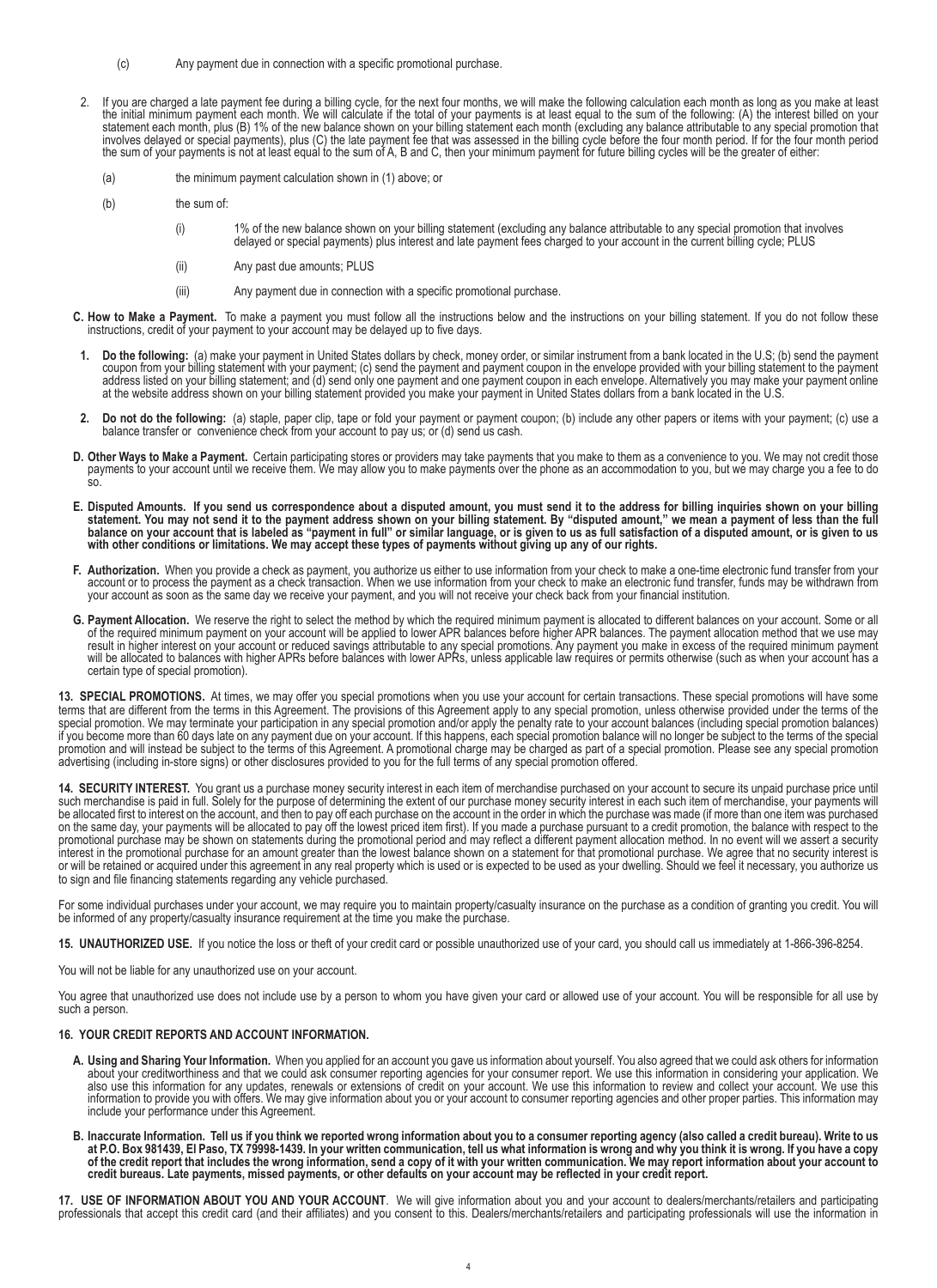connection with the credit card program and for things like creating and updating their records and offering you special benefits. We will use information about you and your account as set forth in the privacy policy that is attached to or enclosed with this document.

**18. CHANGE OF ADDRESS/PHONE NUMBER.** You agree to tell us right away if you change your address or phone number(s). We will contact you at the address in our records until we are able to update our records with your new address.

**19. CONSENT TO COMMUNICATIONS.** You consent to us contacting you using all channels of communication and for all purposes (including collection purposes), using all contact information you provide to us. You also consent to us and any other owner or servicer of your account contacting you about your account, including using text messages, any automatic telephone dialing system and/or an artificial or prerecorded voice when contacting you, even if you are charged for the call under your phone plan. You are responsible for any charges for contacting you that may be billed to you by your communications carriers.

**20. TELEPHONE MONITORING.** For quality control purposes, you permit us to listen to or record telephone calls between you and us.

#### **21. CLOSING YOUR ACCOUNT.**

- A. When You May Close Your Account. You may close your account at any<br>time by writing or calling us and asking us to close your account. You must<br>send this writing to the address shown on your billing statement or call us the customer service number shown on your billing statement. We will close your account after we get your request.
- **B. When We May Close Your Account.** Subject to the requirements and limitations of applicable law, we may close your account at any time and for any reason.
- **C. After You or We Close Your Account.** If you or we close your account, you must stop using it. You will still have to pay us the full amount you owe on your account. This Agreement controls your account until you pay it in full.

**22. DEFAULT.** Subject to the requirements and limitations of applicable law, you are in default if you:

- Make a late payment;<br>• Do not follow any other
- Do not follow any other term of this Agreement; or
- Become bankrupt or insolvent.

If you default or upon your death, we may, subject to the requirements and limitations of applicable law: (i) make the full amount owing on your account due right away; (ii) bring a legal action to collect all amounts owed; and/or (iii) take any action allowed by law. We may also reduce your credit limit or close your account at any time whether or not you are in default.

**23. COLLECTION COSTS.** If we ask an attorney to collect your account, we may charge you our collection costs. Collection costs may include court costs, reasonable attorneys' fees and fees for repossession, repair, storage and sale of any vehicle securing a purchase. We will charge these costs only if the attorney we ask to collect is not our salaried employee and the law allows us to do so.

#### **24. DISPUTE AND CLAIM RESOLUTION (INCLUDING ARBITRATION) PROVISION.**

**General/Requirement to Arbitrate. PLEASE READ THIS PROVISION CAREFULLY. UNLESS YOU SEND US THE REJECTION NOTICE DESCRIBED BELOW, THIS PROVISION WILL APPLY TO YOUR ACCOUNT, AND MOST DISPUTES BETWEEN YOU AND US WILL BE SUBJECT TO INDIVIDUAL ARBITRATION. THIS MEANS THAT: (1) NEITHER A COURT NOR A JURY WILL RESOLVE ANY SUCH DISPUTE; (2) YOU WILL NOT BE ABLE TO PARTICIPATE IN A CLASS ACTION OR SIMILAR PROCEEDING; (3) LESS INFORMATION WILL BE AVAILABLE; AND (4) APPEAL RIGHTS WILL BE LIMITED.** This Provision replaces any existing arbitration provision with us and will stay in force no matter what happens to your account, including termination.

Upon demand, and except as otherwise provided below, you and we must arbitrate individually any dispute or claim between you, any joint cardholder and/ or any additional cardholder, on the one hand; and us, our affiliates, agents and/ or dealers/merchants/retailers or participating professionals, on the other hand, if the dispute or claim arises from or relates to your account. However, we will not require you to arbitrate: (1) any individual case in small claims court or your state's equivalent court, so long as it remains an individual case in that court; or (2) any claim by us that only involves our effort to collect money you owe us. However, if you respond to a collection lawsuit by claiming that we engaged in any wrongdoing, we may require you to arbitrate.

**YOU AGREE NOT TO PARTICIPATE IN A CLASS, REPRESENTATIVE OR PRIVATE ATTORNEY GENERAL ACTION AGAINST US IN COURT OR ARBITRATION. ALSO, YOU MAY NOT BRING CLAIMS AGAINST US ON BEHALF OF ANY CARDHOLDER WHO IS NOT A JOINT OR ADDITIONAL** 

**CARDHOLDER WITH YOU ON YOUR ACCOUNT (AN "UNRELATED CARDHOLDER"), AND YOU AGREE THAT NO UNRELATED CARDHOLDER MAY BRING ANY CLAIMS AGAINST US ON YOUR BEHALF. CLAIMS BY YOU AND BY AN UNRELATED CARDHOLDER MAY NOT BE JOINED IN A SINGLE ARBITRATION.** Only a court may decide whether any part of this paragraph is enforceable. If it is finally determined that this paragraph is not fully enforceable, only this sentence of the Provision will remain in force and the remainder of the Provision will be null and void, provided that the court's determination concerning the enforceability of this paragraph shall be subject to appeal.

**Starting an Arbitration.** If you or we elect to arbitrate a claim, the electing party must notify the other party in writing. This notice can be given after the beginning of a lawsuit and can be given in papers filed in the lawsuit. Otherwise, your notice must be sent to GE Money Bank, Legal Operation, 950 Forrer Boulevard, Kettering, OH 45420, ATTN: ARBITRATION DEMAND and our notice must be sent to the most recent address for you in our files. The party seeking arbitration must select as the arbitration administrator either the American Arbitration Association ("AAA"), 1633 Broadway, 10th Floor, New York, NY 10019, www.adr. org, (800) 778-7879, or JAMS, 620 Eighth Avenue, 34th Floor, New York, NY 10018, www.jamsadr.com, (800) 352-5267. If neither the AAA nor JAMS is able or willing to handle the dispute, then the parties will resolve their dispute in court.

The arbitration administrator will appoint the arbitrator and tell the parties what to do next. The arbitrator must be a lawyer with at least ten years legal experience. In making decisions or awarding remedies, the arbitrator must apply the same law and legal principles that would apply in court, but may use different procedural rules. If the administrator's rules conflict with this Provision, this Provision will control.

**Arbitration Location and Fees.** The arbitration will take place by phone or at a location reasonably convenient to you. Upon your request, we will normally pay all the fees the administrator or arbitrator charges, if we believe you are acting in good faith. We will always pay these arbitration costs, as well as your legal fees and costs, to the extent required under applicable law or in order for this Provision to be enforced.

**Governing Law.** This Provision is governed by the Federal Arbitration Act (the "FAA"). Utah law shall apply to the extent state law is relevant under Section 2 of the FAA in determining the validity of this Provision. The arbitrator must follow: (1) the substantive law, consistent with the FAA, that would apply if the matter had been brought in court, (2) this Provision, and (3) the administrator's rules. The arbitrator's decision will be final and binding, except for any appeal right under the FAA. Any court with jurisdiction may enter judgment upon the arbitrator's award.

**Rejecting this Provision.** You may reject this Provision, in which case only a court may be used to resolve any dispute or claim. Rejection will not affect any other aspect of this Agreement. To reject, you must send us a notice within 60 days after you open your account or we first provide you with a right to reject this Provision. The notice must include your name, address, and account number and be mailed to GE Money Bank, P.O. Box 981429, El Paso, TX 79998-1429. This is the only way you can reject this Provision.

**25. WAIVER.** We may decide to give up any of our rights under this Agreement. This includes our right to impose the full amount of any charge. If we do, we do not give up any of our other rights under this Agreement. If we give up any of our rights in one situation, we do not give up the same right in another situation. Except as we may agree in a signed writing, we do not give up any rights if we (a) accept a late or partial payment, (b) accept a check or other payment marked "payment in full" or tendered with other conditions or limitations, (c) extend the due date of any payment due under this Agreement, and/or (d) release any collateral or person responsible for your obligations under this Agreement.

**26. ASSIGNMENT.** We may sell, assign or transfer any or all of our rights or duties under this Agreement or your account. This includes our rights to payments. We do not have to give you prior notice of such action. You may not sell, assign or transfer any of your rights or duties under this Agreement or your account.

**27. SEVERABILITY.** If any part of this Agreement is found to be void or unenforceable under applicable law, all other parts of this Agreement will still apply.

**28. ENTIRE AGREEMENT.** This Agreement, along with the other documents listed in section 1 above, are the entire Agreement between you and us relating to your account. These documents replace any other agreement relating to your account that you and we made earlier or at the same time. This Agreement may not be changed except as provided in this Agreement.

## **STATE NOTICES**

**NJ RESIDENTS: Certain provisions of this Agreement are subject to applicable law. As a result, they may be void, unenforceable or inapplicable in some jurisdictions. None of these provisions, however, is void, unenforceable or inapplicable in New Jersey.**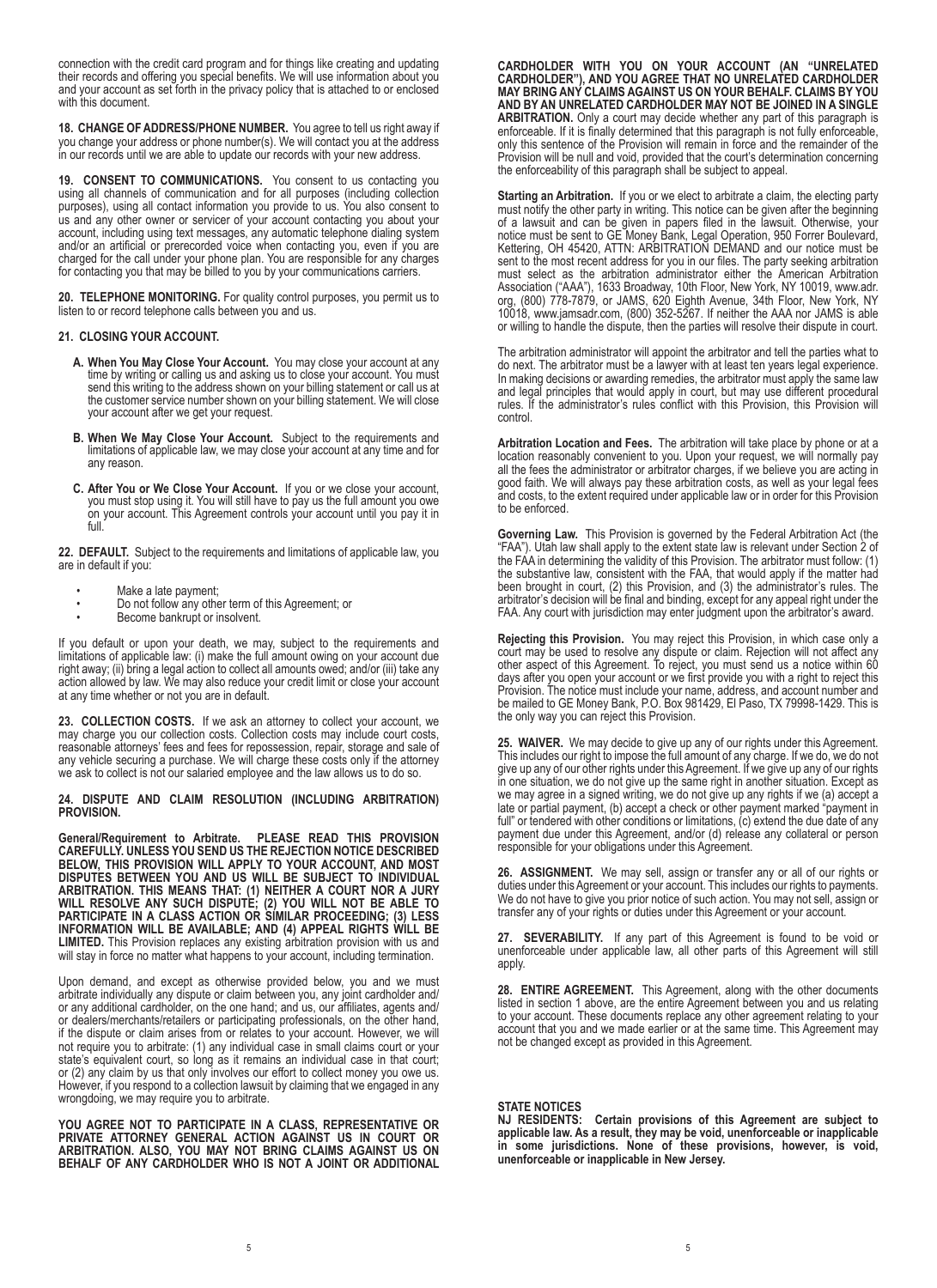**WISCONSIN RESIDENTS**: No provision of a marital property agreement, a unilateral statement under sec. 766.59, Wis. Stats., or a court decree under sec. 766.70, Wis. Stats., adversely affects the interest of the creditor unless the creditor, prior to the time credit is granted, is furnished a copy of the agreement, statement or decree or has actual knowledge of the adverse provision when the obligation to the creditor is incurred. **Residents of Wisconsin applying for an individual account must give us the name and address of their spouse, regardless of whether the spouse may use the card. Please provide this information to us at P.O. Box 981064, El Paso, TX 79998-1064.**

**Your signature on the application or sales slip (or online screen) for the initial purchase approved on this account represents your signature on this Agreement and is incorporated here by reference.**

**We have signed this Agreement as follows:** 

Gram pm

Glenn Marino Executive Vice President GE Money Bank 170 West Election Road, Suite 125 Draper, UT 84020

*Your Billing Rights: Keep this Document for Future Use*

This notice tells you about your rights and our responsibilities under the Fair Credit Billing Act.

*What To Do If You Find A Mistake On Your Statement*

If you think there is an error on your statement, write to us at the address shown on your statement under billing inquiries.

- In your letter, give us the following information:
- *Account information:* Your name and account number.
- *Dollar amount:* The dollar amount of the suspected error.

Description of problem: If you think there is an error on your bill, describe what you believe is wrong and why you believe it is a mistake.

- You must contact us:
- Within 60 days after the error appeared on your statement.
- At least 3 business days before an automated payment is scheduled, if you want to stop payment on the amount you think is wrong.

You must notify us of any potential errors *in writing.* You may call us, but if you do we are not required to investigate any potential errors and you may have to pay the amount in question.

*What Will Happen After We Receive Your Letter*

When we receive your letter, we must do two things:<br>1. Within 30 days of receiving your letter, w

- 1. Within 30 days of receiving your letter, we must tell you that we received your letter. We will also tell you if we have already corrected the error.<br>2. Within 90 days of receiving your letter, we must either correct th
- 2. Within 90 days of receiving your letter, we must either correct the error or explain to you why we believe the bill is correct.
- While we investigate whether or not there has been an error:
	- We cannot try to collect the amount in question, or report you as delinquent on that amount.
	- The charge in question may remain on your statement, and we may continue to charge you interest on that amount.
	- While you do not have to pay the amount in question, you are responsible for the remainder of your balance.
	- We can apply any unpaid amount against your credit limit.

After we finish our investigation, one of two things will happen:

If we made a mistake: You will not have to pay the amount in question or any interest or other fees related to that amount.

• *If we do not believe there was a mistake*: You will have to pay the amount in question, along with applicable interest and fees. We will send you a statement of the amount you owe and the date payment is due. We may then report you as delinquent if you do not pay the amount we think you owe.

If you receive our explanation but still believe your bill is wrong, you must write to us within *10 days* telling us that you still refuse to pay. If you do so, we cannot report you as delinquent without also reporting that you are questioning your bill. We must tell you the name of anyone to whom we reported you as delinquent, and we must let those organizations know when the matter has been settled between us.

If we do not follow all of the rules above, you do not have to pay the first \$50 of the amount you question even if your bill is correct.

## *Your Rights If You Are Dissatisfied With Your Credit Card Purchases*

If you are dissatisfied with the goods or services that you have purchased with your credit card, and you have tried in good faith to correct the problem with the merchant, you may have the right not to pay the remaining amount due on the purchase.

To use this right, all of the following must be true:

1. The purchase must have been made in your home state or within 100 miles of your current mailing address, and the purchase price must have been more than \$50. (Note: Neither of these are necessary if your purchase was based on an advertisement we mailed to you, or if we own the company that sold you the goods or services.) 2. You must have used your credit card for the purchase. Purchases made with cash advances from an ATM or with a check that accesses your credit card account do not qualify.

3. You must not yet have fully paid for the purchase.

If all of the criteria above are met and you are still dissatisfied with the purchase, contact us *in writing* at the address shown on your statement under billing inquiries. While we investigate, the same rules apply to the disputed amount as discussed above. After we finish our investigation, we will tell you our decision. At that point, if we think

you owe an amount and you do not pay, we may report you as delinquent.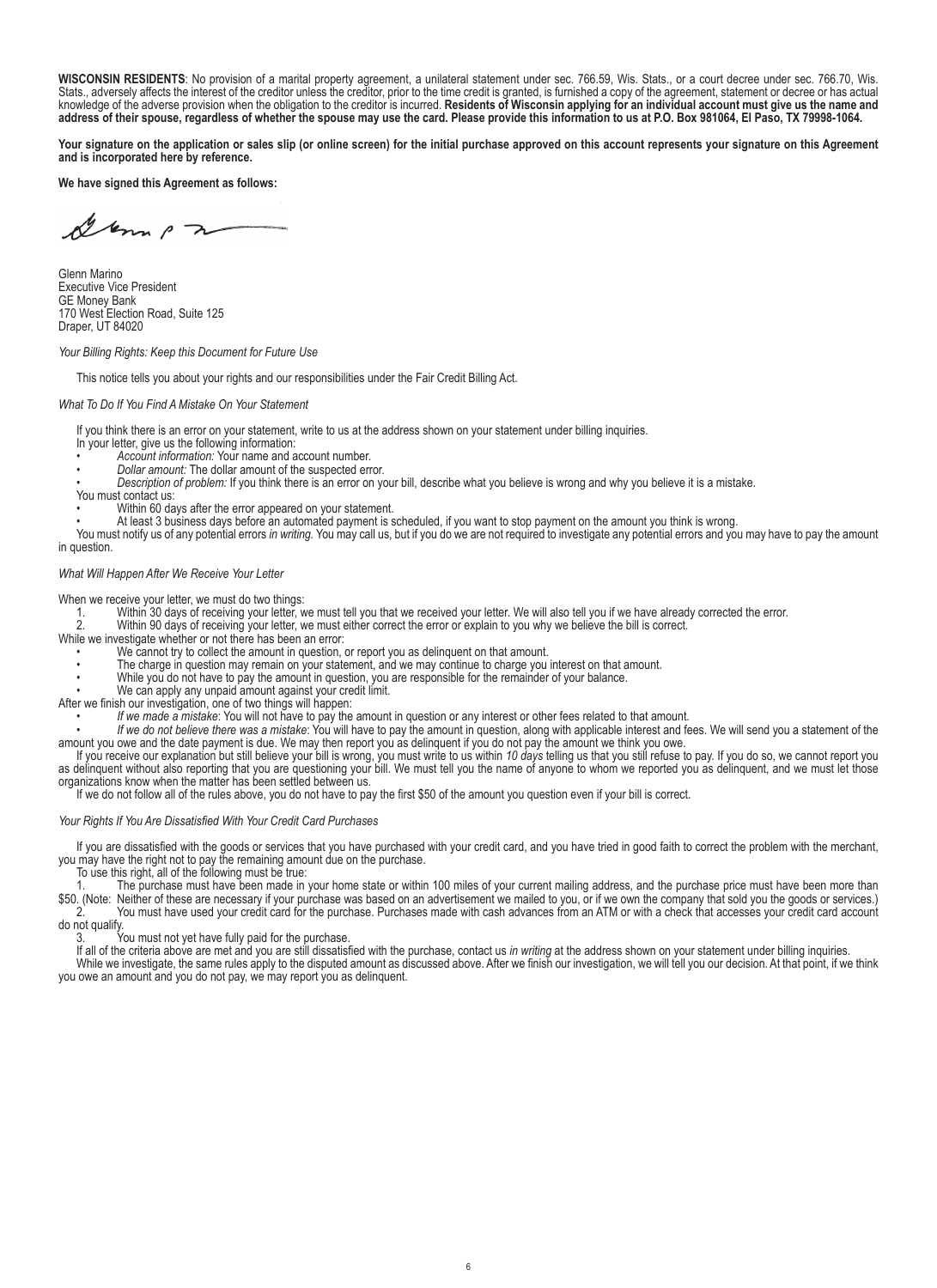# **privacy policy**

| <b>FACTS</b>                                                                                                                                                                                                                                                                                                              | <b>WHAT DOES GE MONEY BANK DO</b><br><b>WITH YOUR PERSONAL INFORMATION?</b>                                                                                                                                                                                                                                               |                                            |                                |
|---------------------------------------------------------------------------------------------------------------------------------------------------------------------------------------------------------------------------------------------------------------------------------------------------------------------------|---------------------------------------------------------------------------------------------------------------------------------------------------------------------------------------------------------------------------------------------------------------------------------------------------------------------------|--------------------------------------------|--------------------------------|
| Why?                                                                                                                                                                                                                                                                                                                      | Financial companies choose how they share your personal information. Federal law gives<br>consumers the right to limit some but not all sharing. Federal law also requires us to tell<br>you how we collect, share, and protect your personal information. Please read this notice<br>carefully to understand what we do. |                                            |                                |
| What?                                                                                                                                                                                                                                                                                                                     | The types of personal information we collect and share depend on the product or service<br>you have with us. This information can include:<br>Social Security number and income<br>account balances and payment history<br>credit history and credit scores                                                               |                                            |                                |
| All financial companies need to share customers' personal information to run their everyday<br>business. In the section below, we list the reasons financial companies can share their<br>How?<br>customers' personal information; the reasons GE Money Bank chooses to share; and<br>whether you can limit this sharing. |                                                                                                                                                                                                                                                                                                                           |                                            |                                |
| Reasons we can share your personal information                                                                                                                                                                                                                                                                            |                                                                                                                                                                                                                                                                                                                           | <b>Does GE Money</b><br><b>Bank share?</b> | Can you limit this<br>sharing? |

|                                                                                                                                                                                            | <b>Bank share?</b> | sharing? |
|--------------------------------------------------------------------------------------------------------------------------------------------------------------------------------------------|--------------------|----------|
| For our everyday business purposes-<br>such as to process your transactions, maintain your account(s),<br>respond to court orders and legal investigations, or report to<br>credit bureaus | Yes                | No.      |
| For our marketing purposes-<br>to offer our products and services to you                                                                                                                   | Yes                | No.      |
| For joint marketing with other financial companies                                                                                                                                         | Yes                | No.      |
| For our affiliates' everyday business purposes-<br>information about your transactions and experiences                                                                                     | Yes                | No.      |
| For our affiliates' everyday business purposes-<br>information about your creditworthiness                                                                                                 | Yes                | Yes      |
| For our affiliates to market to you                                                                                                                                                        | Yes                | Yes      |
| For nonaffiliates to market to you                                                                                                                                                         | Yes                | Yes*     |

| To limit our<br>sharing | • Call 877-905-2097 —our menu will prompt you through your choice(s)<br>Please note:<br>If you are a new customer, we can begin sharing your information 30 days from the date we<br>sent this notice. When you are no longer our customer, we continue to share your information<br>as described in this notice.<br>However, you can contact us at any time to limit our sharing. |
|-------------------------|------------------------------------------------------------------------------------------------------------------------------------------------------------------------------------------------------------------------------------------------------------------------------------------------------------------------------------------------------------------------------------|
| Questions?              | Call 877-905-2097                                                                                                                                                                                                                                                                                                                                                                  |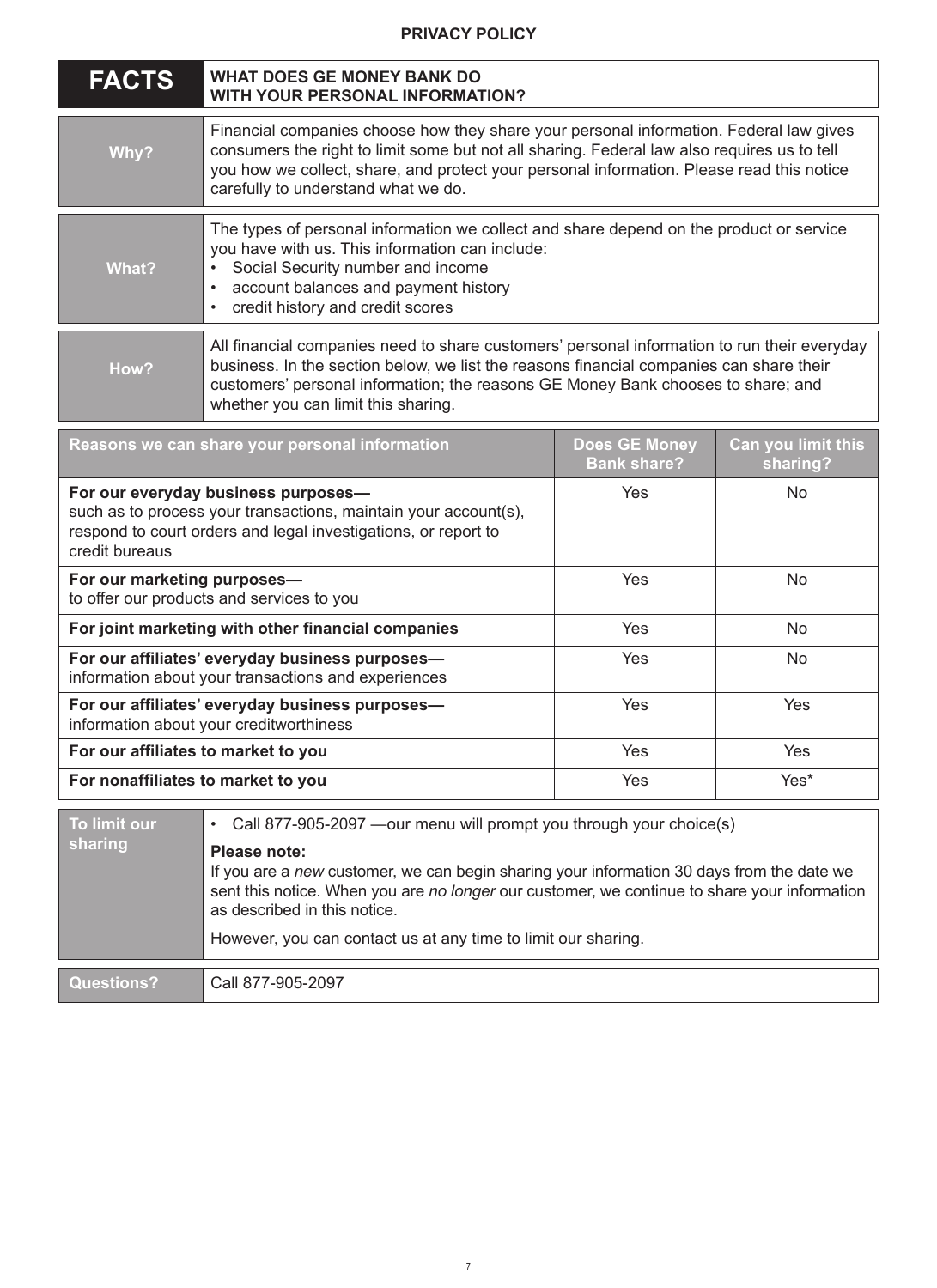# **privacy policy (continued)**

| What we do                                                                               |                                                                                                                                                                                                                                                                                                                                                                                                       |
|------------------------------------------------------------------------------------------|-------------------------------------------------------------------------------------------------------------------------------------------------------------------------------------------------------------------------------------------------------------------------------------------------------------------------------------------------------------------------------------------------------|
| How does GE Money Bank protect<br>my personal information?                               | To protect your personal information from unauthorized access and<br>use, we use security measures that comply with federal law. These<br>measures include computer safeguards and secured files and buildings.                                                                                                                                                                                       |
| <b>How does GE Money Bank collect</b><br>my personal information?                        | We collect your personal information, for example, when you<br>open an account or give us your contact information<br>provide account information or pay your bills<br>use your credit card<br>We also collect your personal information from others, such as credit<br>bureaus, affiliates, or other companies.                                                                                      |
| Why can't I limit all sharing?                                                           | Federal law gives you the right to limit only<br>sharing for affiliates' everyday business purposes-information<br>about your creditworthiness<br>affiliates from using your information to market to you<br>sharing for nonaffiliates to market to you<br>State laws and individual companies may give you additional rights to<br>limit sharing. See below for more on your rights under state law. |
| What happens when I limit sharing<br>for an account I hold jointly with<br>someone else? | Your choices will apply to everyone on your account.                                                                                                                                                                                                                                                                                                                                                  |

| <b>Definitions</b>   |                                                                                                                                                                                                                                                                                                                                                               |  |  |  |
|----------------------|---------------------------------------------------------------------------------------------------------------------------------------------------------------------------------------------------------------------------------------------------------------------------------------------------------------------------------------------------------------|--|--|--|
| <b>Affiliates</b>    | Companies related by common ownership or control. They can be<br>financial and nonfinancial companies.<br>Our affiliates include companies with a GE, General Electric<br>or Monogram name; financial companies such as General<br>Electric Capital Corporation and Monogram Credit Services; and<br>nonfinancial companies, such as General Electric Company |  |  |  |
| <b>Nonaffiliates</b> | Companies not related by common ownership or control. They can be<br>financial and nonfinancial companies.<br>• Nonaffiliates we share with can include direct marketing companies<br>and the retailer named on your account                                                                                                                                  |  |  |  |
| Joint marketing      | A formal agreement between nonaffiliated financial companies that<br>together market financial products or services to you.<br>Our joint marketing partners include insurance companies                                                                                                                                                                       |  |  |  |

# **Other important information**

• We follow state law if state law provides you with additional privacy protections. For instance, if (and while) your billing address is in Vermont, we will treat your account as if you had exercised the opt-out choice described above and you do not need to contact us to opt out. If you move from Vermont and you wish to restrict us from sharing information about you as provided in this notice, you must then contact us to exercise your opt-out choice.

\* Please keep in mind that as permitted by federal law, we share information about you with Dealer/Merchant/ Provider/Retailer in connection with marketing and servicing the GE Money Bank credit card program, including for Dealer/Merchant/Provider/Retailer to market to you.

The above notice applies only to consumer Credit Card Accounts with GE Money Bank and does not apply to any other accounts you have with us. It replaces our previous privacy notice disclosures to you. We can change our privacy policy at any time and will let you know if we do if/as required by applicable law.

For helpful information about identity theft, visit the Federal Trade Commission's (FTC) consumer website at http://www.ftc.gov/idtheft/.